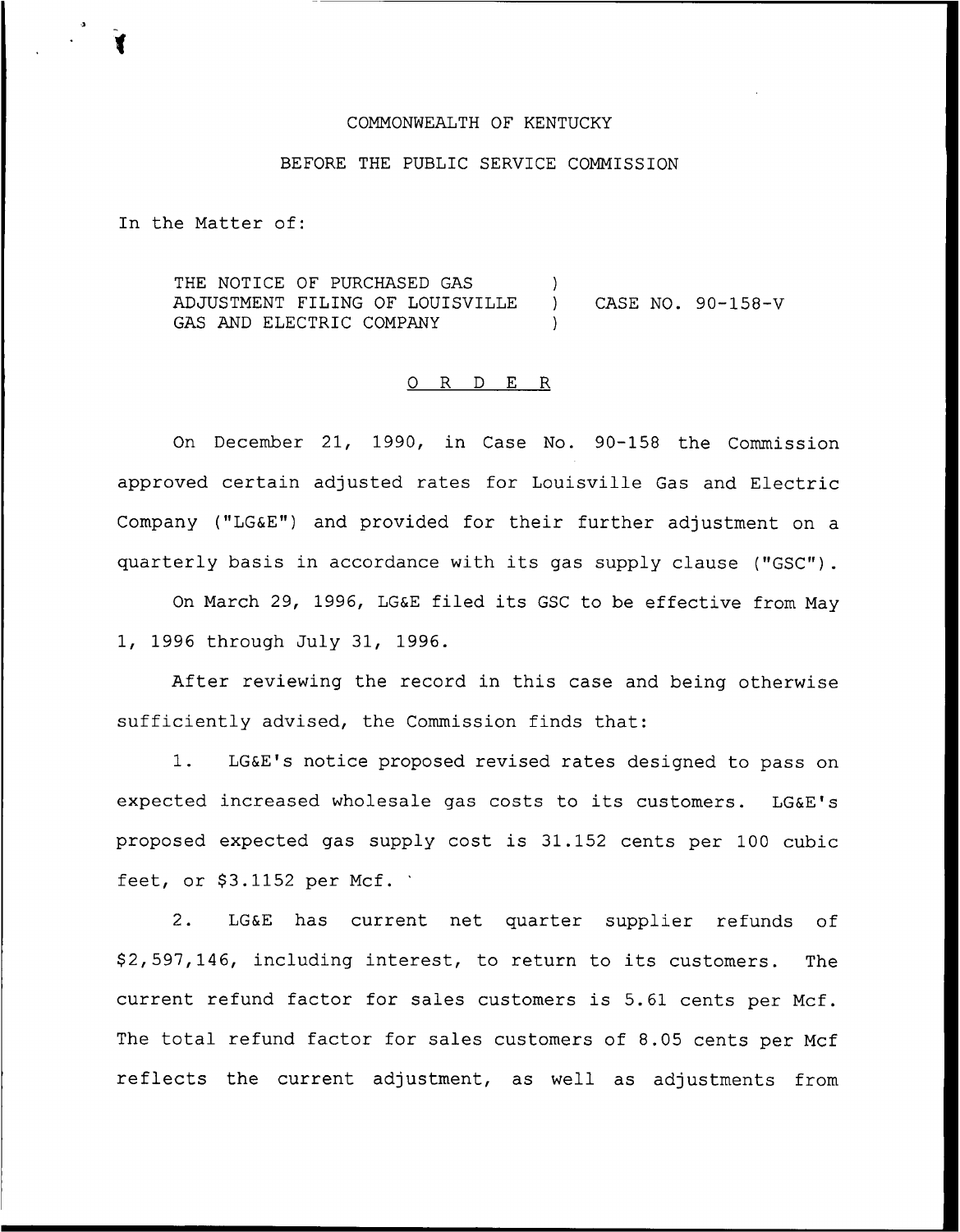previous quarters. The current refund factor for transportation customers is 5.48 cents per Mcf, with the total refund factor for transportation customers being 7.65 cents per Mcf.

3. LG&E's notice set out <sup>a</sup> current quarter actual adjustment of 23.79 cents per Mcf to collect under-recovered gas cost from November and December 1995 and January 1996. The proposed total actual adjustment of 26.12 cents per Mcf reflects the current under-recovery as well as under- and over-collections from three previous quarters.

4. LG&E's notice set out <sup>a</sup> balance adjustment of 1.36 cents per Mcf to collect remaining under-collections from previous actual and balance adjustments.

5. These adjustments produce <sup>a</sup> gas supply cost component of 33.095 cents per 100 cubic feet or \$3.3095 per Mcf, 52.95 cents per Mcf more than the prior rate.

6. The rate adjustment in the Appendix to this Order is fair, just, and reasonable, in the public interest, and should be effective with gas supplied on and after May 1, 1996.

7. LG&E filed with its notice <sup>a</sup> petition for confidential treatment of supplier information filed in Exhibit B-l, page <sup>5</sup> of 5. Publication of such information is likely to cause competitive injury to LG&E. Its request should be granted.

 $-2-$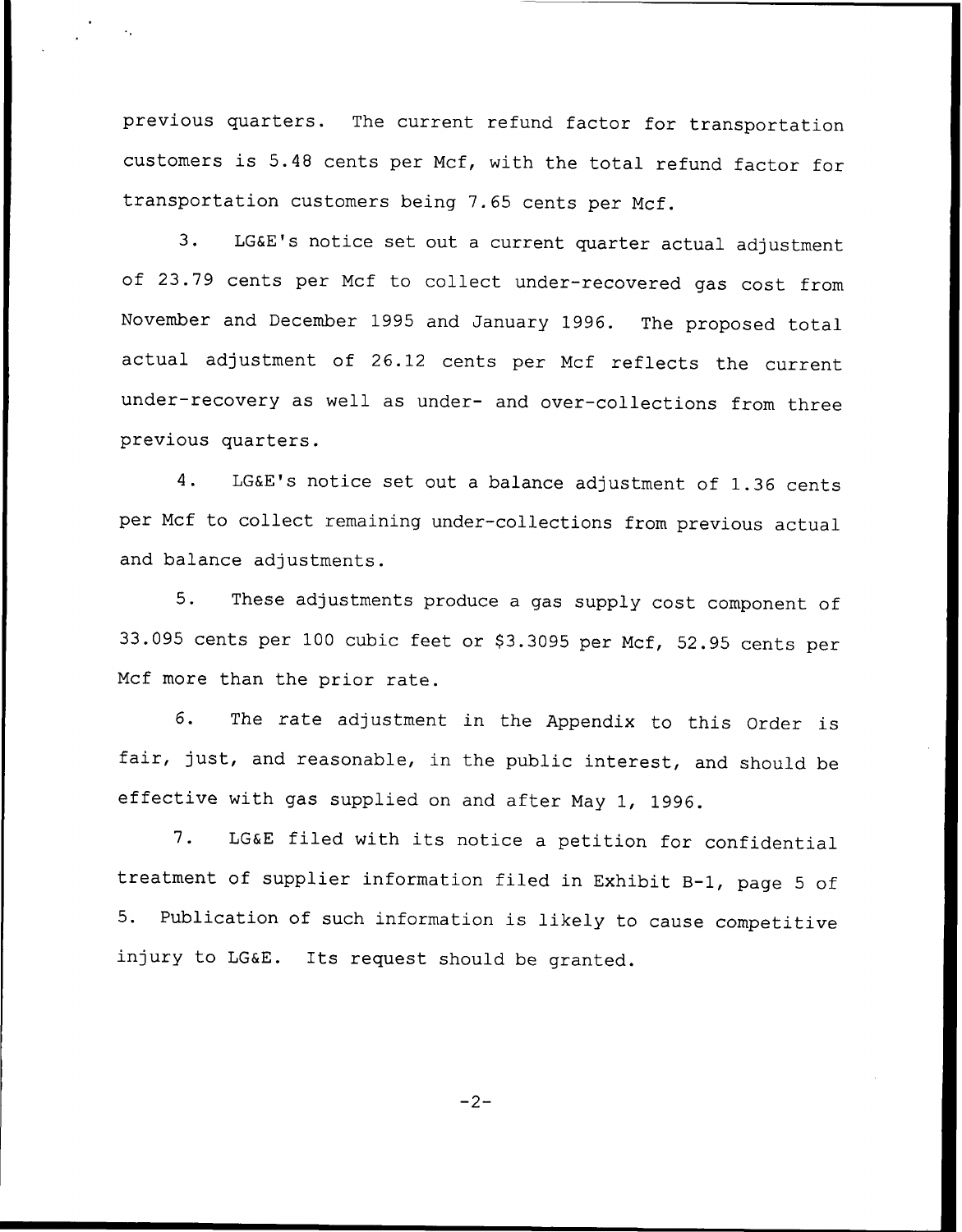IT IS THEREFORE ORDERED that:

1. The rate in the Appendix to this Order is fair, just, and reasonable and is effective for gas supplied on and after May 1, 1996.

2. Within 30 days from the date of this Order, LG&E shall file with this Commission its revised tariffs setting out the rate authorized in this Order.

3. LG&E's request for confidential treatment of Exhibit B-1, page 5, is hereby approved.

Done at Frankfort, Kentucky, this 29th day of April, 1996.

PUBLIC SERVICE COMMISSION

- Breathi man

ce Chairman

Commissione

ATTEST:

Executive Director